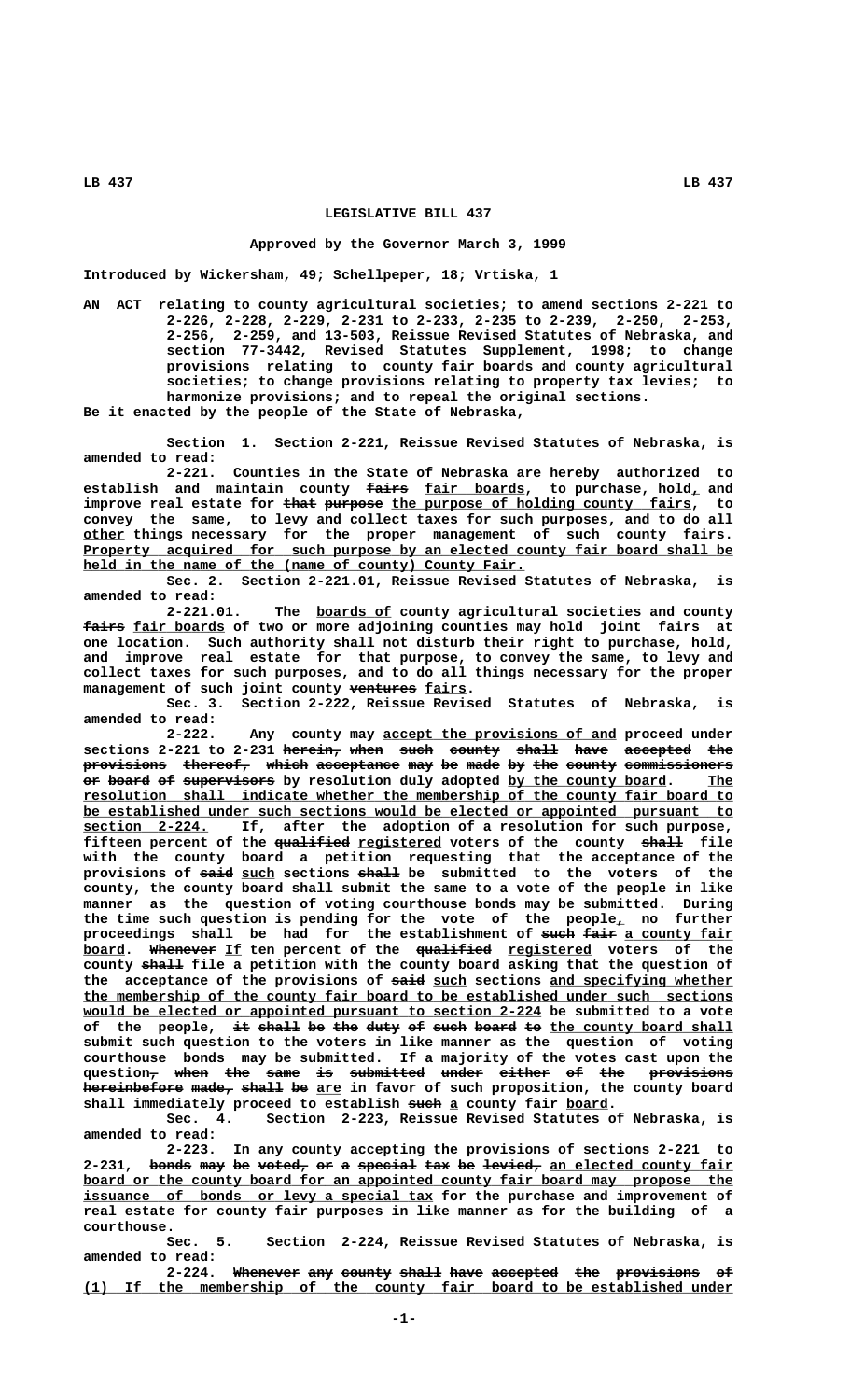**\_\_\_\_\_\_\_\_\_\_\_\_\_\_\_\_\_\_ sections 2-221 to 2-231 is to be appointed, the county board shall appoint from the residents of the county a county fair board, consisting of nine members who shall in the first instance be appointed as follows: Three for a term of one year, three for a term of two years, and three for a term of three years. Thereafter there shall be appointed each year three members for a term of three years. Vacancies occurring upon such board shall be filled by the county board. No person while a member of the county board shall be a member of the county fair board, nor shall more than two members of the county fair board be residents of the same township, precinct, or incorporated city or**  $village$  at the time of appointment.  **\_\_\_\_\_\_\_\_\_\_\_\_\_\_\_\_\_\_\_\_\_\_\_ division of the county.**

 **\_\_\_\_\_\_\_\_\_\_\_\_\_\_\_\_\_\_\_\_\_\_\_\_\_\_\_\_\_\_\_\_\_\_\_\_\_\_\_\_\_\_\_\_\_\_\_\_\_\_\_\_\_\_\_\_\_\_\_\_\_\_\_\_\_\_\_\_ (2)(a) If the membership of the county fair board to be established**  $under$  sections 2-221 to 2-231 is to be elected, the procedures of this  **\_\_\_\_\_\_\_\_\_\_\_\_\_\_\_\_\_\_\_\_\_\_\_\_\_\_\_\_\_ subsection shall be followed.**

 **\_\_\_\_\_\_\_\_\_\_\_\_\_\_\_\_\_\_\_\_\_\_\_\_\_\_\_\_\_\_\_\_\_\_\_\_\_\_\_\_\_\_\_\_\_\_\_\_\_\_\_\_\_\_\_\_\_\_\_\_\_\_\_\_\_\_\_\_ (b) The county board shall by resolution provide for the election of \_\_\_\_\_\_\_\_\_\_\_\_\_\_\_\_\_\_\_\_\_\_\_\_\_\_\_\_\_\_\_\_\_\_\_\_\_\_\_\_\_\_\_\_\_\_\_\_\_\_\_\_\_\_\_\_\_\_\_\_\_\_\_\_\_\_\_\_\_\_\_\_\_\_\_\_\_\_ a nine-member county fair board at a public meeting. The resolution shall \_\_\_\_\_\_\_\_\_\_\_\_\_\_\_\_\_\_\_\_\_\_\_\_\_\_\_\_\_\_\_\_\_\_\_\_\_\_\_\_\_\_\_\_\_\_\_\_\_\_\_\_\_\_\_\_\_\_\_\_\_\_\_\_\_\_\_\_\_\_\_\_\_\_\_\_\_\_ designate a time and place for the meeting and shall provide for a notice of \_\_\_\_\_\_\_\_\_\_\_\_\_\_\_\_\_\_\_\_\_\_\_\_\_\_\_\_\_\_\_\_\_\_\_\_\_\_\_\_\_\_\_\_\_\_\_\_\_\_\_\_\_\_\_\_\_\_\_\_\_\_\_\_\_\_\_\_\_\_\_\_\_\_\_\_\_\_ the meeting to be published twice in a newspaper of general circulation in the \_\_\_\_\_\_\_\_\_\_\_\_\_\_\_\_\_\_\_\_\_\_\_\_\_\_\_\_\_\_\_\_\_\_\_\_\_\_\_\_\_\_\_\_\_\_\_\_\_\_\_\_\_\_\_\_\_\_\_\_\_\_\_\_\_\_\_\_\_\_\_\_\_\_\_\_\_\_ county, the last publication to appear at least five days prior to the**  $meeting.$  The notice shall be addressed to all registered voters of the</u>  **\_\_\_\_\_\_\_\_\_\_\_\_\_\_\_\_\_\_\_\_\_\_\_\_\_\_\_\_\_\_\_\_\_\_\_\_\_\_\_\_\_\_\_\_\_\_\_\_\_\_\_\_\_\_\_\_\_\_\_\_\_\_\_\_\_\_\_\_\_\_\_\_\_\_\_\_\_\_ county. The registered voters present at the meeting shall elect by majority** vote persons who reside in the county as members of the county fair board.  **\_\_\_\_\_\_\_\_\_\_\_\_\_\_\_\_\_\_\_\_\_\_\_\_\_\_\_\_\_\_\_\_\_\_\_\_\_\_\_\_\_\_\_\_\_\_\_\_\_\_\_\_\_\_\_\_\_\_\_\_\_\_\_\_\_\_\_\_\_\_\_\_\_\_\_\_\_\_ The election commissioner or county clerk shall administer the initial election. \_\_\_\_\_\_\_\_\_**

 **\_\_\_\_\_\_\_\_\_\_\_\_\_\_\_\_\_\_\_\_\_\_\_\_\_\_\_\_\_\_\_\_\_\_\_\_\_\_\_\_\_\_\_\_\_\_\_\_\_\_\_\_\_\_\_\_\_\_\_\_\_\_\_\_\_\_\_\_ (c) At the first meeting of the county fair board, the member** receiving the highest number of votes shall preside until officers have been  **\_\_\_\_\_\_\_\_\_\_\_\_\_\_\_\_\_\_\_\_\_\_\_\_\_\_\_\_\_\_\_\_\_\_\_\_\_\_\_\_\_\_\_\_\_\_\_\_\_\_\_\_\_\_\_\_\_\_\_\_\_\_\_\_\_\_\_\_\_\_\_\_\_\_\_\_\_\_ selected as provided in section 2-225. The three persons receiving the \_\_\_\_\_\_\_\_\_\_\_\_\_\_\_\_\_\_\_\_\_\_\_\_\_\_\_\_\_\_\_\_\_\_\_\_\_\_\_\_\_\_\_\_\_\_\_\_\_\_\_\_\_\_\_\_\_\_\_\_\_\_\_\_\_\_\_\_\_\_\_\_\_\_\_\_\_\_ highest number of votes shall serve for terms of three years. The three** persons receiving the next highest number of votes shall serve for terms of  **\_\_\_\_\_\_\_\_\_\_\_\_\_\_\_\_\_\_\_\_\_\_\_\_\_\_\_\_\_\_\_\_\_\_\_\_\_\_\_\_\_\_\_\_\_\_\_\_\_\_\_\_\_\_\_\_\_\_\_\_\_\_\_\_\_\_\_\_\_\_\_\_\_\_\_\_\_\_ two years. The three persons receiving the next highest number of votes shall \_\_\_\_\_\_\_\_\_\_\_\_\_\_\_\_\_\_\_\_\_\_\_\_\_\_\_\_\_\_\_\_\_\_\_\_\_\_\_\_\_\_\_\_\_\_\_\_\_\_\_\_\_\_\_\_\_\_\_\_\_\_\_\_\_\_\_\_\_\_\_\_\_\_\_\_\_\_ serve for terms of one year. As the terms expire, their successors shall be \_\_\_\_\_\_\_\_\_\_\_\_\_\_\_\_\_\_\_\_\_\_\_\_\_\_\_\_\_\_\_\_\_\_\_\_\_\_\_\_\_\_\_\_\_\_\_\_\_\_\_\_\_\_\_\_\_\_\_\_\_\_\_\_\_\_\_\_\_\_\_\_\_\_\_\_\_\_ elected for three-year terms at an annual meeting of the registered voters of \_\_\_\_\_\_\_\_\_\_\_\_\_\_\_\_\_\_\_\_\_\_\_\_\_\_\_\_\_\_\_\_\_\_\_\_\_\_\_\_\_\_\_\_\_\_\_\_\_\_\_\_\_\_\_\_\_\_\_\_\_\_\_\_\_\_\_\_\_\_\_\_\_\_\_\_\_\_ the county held for that purpose and shall hold office until their successors \_\_\_\_\_\_\_\_\_\_\_\_\_\_\_\_\_\_ have been elected.**

 **\_\_\_\_\_\_\_\_\_\_\_\_\_\_\_\_\_\_\_\_\_\_\_\_\_\_\_\_\_\_\_\_\_\_\_\_\_\_\_\_\_\_\_\_\_\_\_\_\_\_\_\_\_\_\_\_\_\_\_\_\_\_\_\_\_\_\_\_ (d) The county fair board may increase its membership by up to six \_\_\_\_\_\_\_\_\_\_\_\_\_\_\_\_\_\_\_\_\_\_\_\_\_\_\_\_\_\_\_\_\_\_\_\_\_\_\_\_\_\_\_\_\_\_\_\_\_\_\_\_\_\_\_\_\_\_\_\_\_\_\_\_\_\_\_\_\_\_\_\_\_\_\_\_\_\_ additional members after the initial election and organization by adoption of \_\_\_\_\_\_\_\_\_\_\_\_\_\_\_\_\_\_\_\_\_\_\_\_\_\_\_\_\_\_\_\_\_\_\_\_\_\_\_\_\_\_\_\_\_\_\_\_\_\_\_\_\_\_\_\_\_\_\_\_\_\_\_\_\_\_\_\_\_\_\_\_\_\_\_\_\_\_ a resolution stating the number of additional members and designating the** applicable election cycles. The new members shall be elected for three-year  **\_\_\_\_\_\_\_\_\_\_\_\_\_\_\_\_\_\_\_\_\_\_\_\_\_\_\_\_\_\_\_\_\_\_\_\_\_\_\_\_\_\_\_\_\_\_ terms beginning as provided in the resolution.**

 **\_\_\_\_\_\_\_\_\_\_\_\_\_\_\_\_\_\_\_\_\_\_\_\_\_\_\_\_\_\_\_\_\_\_\_\_\_\_\_\_\_\_\_\_\_\_\_\_\_\_\_\_\_\_\_\_\_\_\_\_\_\_\_\_\_\_\_\_ (e) If any person offering to vote at any meeting is challenged as \_\_\_\_\_\_\_\_\_\_\_\_\_\_\_\_\_\_\_\_\_\_\_\_\_\_\_\_\_\_\_\_\_\_\_\_\_\_\_\_\_\_\_\_\_\_\_\_\_\_\_\_\_\_\_\_\_\_\_\_\_\_\_\_\_\_\_\_\_\_\_\_\_\_\_\_\_\_ unqualified by any voter of such county, the person administering the election \_\_\_\_\_\_\_\_\_\_\_\_\_\_\_\_\_\_\_\_\_\_\_\_\_\_\_\_\_\_\_\_\_\_\_\_\_\_\_\_\_\_\_\_\_\_\_\_\_\_\_\_\_\_\_\_\_\_\_\_\_\_\_\_\_\_\_\_\_\_\_\_\_\_\_\_\_\_ or presiding at the meeting shall explain to the person challenged the \_\_\_\_\_\_\_\_\_\_\_\_\_\_\_\_\_\_\_\_\_\_\_\_\_\_\_\_\_\_\_\_\_\_\_\_\_\_\_\_\_\_\_\_\_\_\_\_\_\_\_\_\_\_\_\_\_\_\_\_\_\_\_\_\_\_\_\_\_\_\_\_\_\_\_\_\_\_ qualifications of a registered voter. If such person states that he or she is**  $q$ ualified and the challenge is not withdrawn, the person shall take an oath,  **\_\_\_\_\_\_\_\_\_\_\_\_\_\_\_\_\_\_\_\_\_\_\_\_\_\_\_\_\_\_\_\_\_\_\_\_\_\_\_\_\_\_\_\_\_\_\_\_\_\_\_\_\_\_\_\_\_\_\_\_\_\_\_\_\_\_\_\_\_\_\_\_\_\_\_\_\_\_ reduced to writing, in substance as follows: "I do solemnly swear (or affirm) \_\_\_\_\_\_\_\_\_\_\_\_\_\_\_\_\_\_\_\_\_\_\_\_\_\_\_\_\_\_\_\_\_\_\_\_\_\_\_\_\_\_\_\_\_\_\_\_\_\_\_\_\_\_\_\_\_\_\_\_\_\_\_\_\_\_\_\_\_\_\_\_\_\_\_\_\_\_ that I am a citizen of the United States, that I am of the constitutionally \_\_\_\_\_\_\_\_\_\_\_\_\_\_\_\_\_\_\_\_\_\_\_\_\_\_\_\_\_\_\_\_\_\_\_\_\_\_\_\_\_\_\_\_\_\_\_\_\_\_\_\_\_\_\_\_\_\_\_\_\_\_\_\_\_\_\_\_\_\_\_\_\_\_\_\_\_\_ prescribed age of an elector or upwards, that I am domiciled in this county,** and that I am registered to vote in this county, so help me God." Every person  **\_\_\_\_\_\_\_\_\_\_\_\_\_\_\_\_\_\_\_\_\_\_\_\_\_\_\_\_\_\_\_\_\_\_\_\_\_\_\_\_\_\_\_\_\_\_\_\_\_\_\_\_\_\_\_\_\_\_\_\_\_\_\_\_\_\_\_\_\_\_\_\_\_\_\_\_\_\_ taking such oath and signing his or her name to it shall be permitted to vote \_\_\_\_\_\_\_\_\_\_\_\_\_\_\_\_\_\_\_\_\_\_\_\_\_\_\_\_\_\_\_\_\_\_\_\_\_\_\_\_\_ on all questions proposed at the meeting.**

 **\_\_\_\_\_\_\_\_\_\_\_\_\_\_\_\_\_\_\_\_\_\_\_\_\_\_\_\_\_\_\_\_\_\_\_\_\_\_\_\_\_\_\_\_\_\_\_\_\_\_\_\_\_\_\_\_\_\_\_\_\_\_\_\_\_\_\_\_ (f) Notice of the annual meeting shall be published once in a**  $newspaper$  of general circulation in the county, such publication to appear at least five days prior to the meeting. A vacancy occurring due to resignation,  **\_\_\_\_\_\_\_\_\_\_\_\_\_\_\_\_\_\_\_\_\_\_\_\_\_\_\_\_\_\_\_\_\_\_\_\_\_\_\_\_\_\_\_\_\_\_\_\_\_\_\_\_\_\_\_\_\_\_\_\_\_\_\_\_\_\_\_\_\_\_\_\_\_\_\_\_\_\_ death, or removal of a member because of malfeasance or nonfeasance shall be \_\_\_\_\_\_\_\_\_\_\_\_\_\_\_\_\_\_\_\_\_\_\_\_\_\_\_\_\_\_\_\_\_\_\_\_\_\_\_\_\_\_\_\_\_\_\_\_\_\_\_\_\_\_\_\_\_\_\_\_\_\_ elected by the remaining board members for the unexpired term.**

 **\_\_\_\_\_\_\_\_\_\_\_\_\_\_\_\_\_\_\_\_\_\_\_\_\_\_\_\_\_\_\_\_\_\_\_\_\_\_\_\_\_\_\_\_\_\_\_\_\_\_\_\_\_\_\_\_\_\_\_\_\_\_\_\_\_\_\_\_ (g) An elected county fair board constitutes a body politic and \_\_\_\_\_\_\_\_\_\_\_\_\_\_\_\_\_\_\_\_\_\_\_\_\_\_\_\_\_\_\_\_\_\_\_\_\_\_\_\_\_\_\_\_\_\_\_\_\_\_\_\_\_\_ corporate and is a political subdivision of the state.**

**Sec. 6. Section 2-225, Reissue Revised Statutes of Nebraska, is amended to read:**

2-225. The county fair board shall select a president,  $vice-president$ , and treasurer such officers from its own number. The county</u> fair board as it shall deem necessary by bylaw, and shall select a county fair  **— secretary, who may be a member of the county fair board or may be selected from among other persons. The county fair board may employ such persons as it** deems necessary for the proper management of the fair $_7$  and shall have complete charge and supervision of the real estate and other property. All actions of  **\_\_\_\_\_\_\_\_\_\_\_\_\_\_\_\_\_\_\_\_\_\_\_\_\_\_\_\_\_\_\_\_\_\_\_\_\_\_\_\_\_\_\_\_\_\_\_\_\_\_\_\_\_\_\_\_\_\_\_\_\_\_\_\_\_\_\_\_\_\_\_\_\_\_\_\_\_\_ an elected county fair board shall be taken in the name of the (name of \_\_\_\_\_\_\_\_\_\_\_\_\_\_\_\_\_\_\_\_\_\_\_\_\_\_\_\_\_\_\_\_\_\_\_\_\_\_\_\_\_\_\_\_\_\_\_\_\_\_\_\_\_\_\_\_\_\_\_\_\_\_\_\_\_\_\_\_\_\_\_\_\_\_\_\_\_\_ county) County Fair. Actions by an appointed county fair board shall be taken \_\_\_\_\_\_\_\_\_\_\_\_\_\_\_\_\_\_\_\_\_\_\_\_\_\_ in the name of the county.**

**Sec. 7. Section 2-226, Reissue Revised Statutes of Nebraska, is amended to read:**

The members of the county fair board, except other than the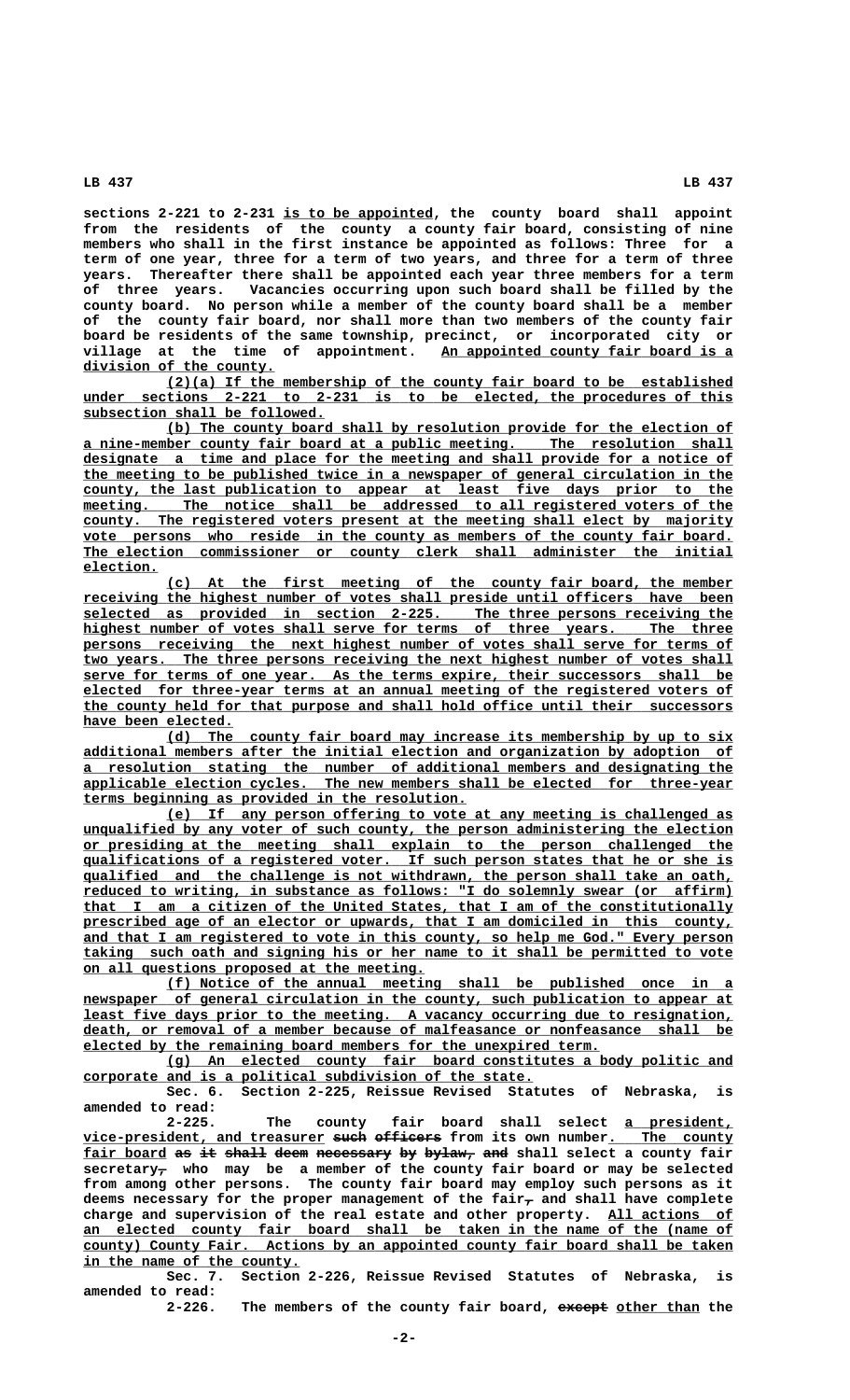$\frac{1}{2}$  secretary if he <u>or she is</u> <del>be</del> selected from the board members, shall receive no<br>pay for their services but shall be paid all necessary expenses. The **pay for their services but shall be paid all necessary expenses. The secretary shall receive such salary payable at such times as the county fair board may provide.**

**Sec. 8. Section 2-228, Reissue Revised Statutes of Nebraska, is amended to read:**

2-228. The If the county fair board is appointed by the county board, the county fair board shall make report in writing to the county board **not less than once in every six months, as directed by the county board ——— ———— ———— ———— —— ————— ——— ——————— \_\_\_\_\_\_\_\_\_\_\_\_\_\_\_\_\_\_\_\_\_\_\_\_\_\_\_\_\_\_\_\_\_\_\_\_** showing a complete statement and report of its actions<u>. The</u>  $\tau$  whi<del>ch</del> report **shall be kept in the office of the county clerk and shall be open to public inspection.**

**Sec. 9. Section 2-229, Reissue Revised Statutes of Nebraska, is amended to read:**

2-229. (1) During the month of November each year, the each **appointed** county fair board shall prepare and submit to the county board an estimate, itemized as far as possible, of the amount of money which  $\theta$ hall be  **\_\_is necessary to be collected by taxation for the support and management of the** fair for the ensuing year. The county board may, subject to section  $77-3443$  **\_\_\_\_\_\_\_ 77-3442, levy such amount of taxes as may be necessary but not to exceed the amount actually required for county fair purposes, including capital construction on and renovation, repair, improvement, and maintenance of county fairgrounds. Such tax shall be levied and collected in like manner as general taxes for the county.**

 **\_\_\_\_\_\_\_\_\_\_\_\_\_\_\_\_\_\_\_\_\_\_\_\_\_\_\_\_\_\_\_\_\_\_\_\_\_\_\_\_\_\_\_\_\_\_\_\_\_\_\_\_\_\_\_\_\_\_\_\_\_\_\_\_\_\_\_\_ (2) Each elected county fair board shall annually prepare a budget \_\_\_\_\_\_\_\_\_\_\_\_\_\_\_\_\_\_\_\_\_\_\_\_\_\_\_\_\_\_\_\_\_\_\_\_\_\_\_\_\_\_\_\_\_\_\_\_\_\_\_\_\_\_\_\_\_\_\_\_\_\_\_\_\_\_\_\_\_\_\_\_\_\_\_\_\_\_ statement setting forth the amount of money necessary for the operation of the \_\_\_\_\_\_\_\_\_\_\_\_\_\_\_\_\_\_\_\_\_\_\_\_\_\_\_\_\_\_\_\_\_\_\_\_\_\_\_\_\_\_\_\_\_\_\_\_\_\_\_\_\_\_\_\_\_\_\_\_\_\_\_\_\_\_\_\_\_\_\_\_\_\_\_\_\_\_ county fair board. On or before August 1, the president and the secretary of \_\_\_\_\_\_\_\_\_\_\_\_\_\_\_\_\_\_\_\_\_\_\_\_\_\_\_\_\_\_\_\_\_\_\_\_\_\_\_\_\_\_\_\_\_\_\_\_\_\_\_\_\_\_\_\_\_\_\_\_\_\_\_\_\_\_\_\_\_\_\_\_\_\_\_\_\_\_ the board shall certify the amount of tax to be levied upon all the taxable** property within the county for the operation of the county fair board for the ensuing year subject to allocation under section 77-3443. The tax shall be  **\_\_\_\_\_\_\_\_\_\_\_\_\_\_\_\_\_\_\_\_\_\_\_\_\_\_\_\_\_\_\_\_\_\_\_\_\_\_\_\_\_\_\_\_\_\_\_\_\_\_\_\_\_\_\_\_\_\_\_\_\_\_\_\_\_\_\_\_\_\_\_\_\_\_\_\_\_\_ assessed, levied, and collected as other county taxes. The proceeds of such \_\_\_\_\_\_\_\_\_\_\_\_\_\_\_\_\_\_\_\_\_\_\_\_\_\_\_\_\_\_\_\_\_\_\_\_\_\_\_\_\_\_\_\_\_\_\_\_\_\_\_\_\_\_\_\_\_\_\_\_\_\_\_\_\_\_\_\_\_\_\_\_\_\_\_\_\_\_ tax shall be paid by the county treasurer to the treasurer of the county fair** board. The county fair board may act to exceed the allocation provided by the  **\_\_\_\_\_\_\_\_\_\_\_\_\_\_\_\_\_\_\_\_\_\_\_\_\_\_\_\_\_\_\_\_\_\_\_\_\_\_\_\_\_\_\_\_\_\_\_\_\_\_\_\_\_\_\_\_\_\_\_\_\_\_\_\_\_\_\_\_\_\_\_\_\_\_\_\_\_\_ county board under section 77-3444, but if the county fair board acts to** exceed the allocation, the total levy shall not exceed three and one-half  **\_\_\_\_\_\_\_\_\_\_\_\_\_\_\_\_\_\_\_\_\_\_\_\_\_\_\_\_\_\_\_\_\_\_\_\_\_\_\_\_\_\_\_ cents per one hundred dollars of valuation.**

**Sec. 10. Section 2-231, Reissue Revised Statutes of Nebraska, is amended to read:**

 **——— \_\_\_\_\_\_\_\_\_\_\_\_\_\_ 2-231. The Each appointed county fair board shall cause to be filed with the county board from time to time all claims to be paid from money raised by taxation, and such claims shall be allowed and paid in like manner as general claims against the county.**

**Sec. 11. Section 2-232, Reissue Revised Statutes of Nebraska, is amended to read:**

2-232. Any county in this state which has heretofore accepted the **provisions of established a county fair board pursuant to** sections 2-221 to **2-231, or which has taken any steps or made any expenditures or investments to** establish and maintain a county fair under the terms and provisions of said  **\_\_\_\_ ————————— ——— ——————— ——————————— such sections, may hereafter dissolve and abandon such county fair enterprise, board and may dispose in whole or in part of the property, real and personal,** purchased by said the county or county fair board for the purpose of such  **county fair.**

**Sec. 12. Section 2-233, Reissue Revised Statutes of Nebraska, is amended to read:**

**2-233.** Whenever it is deemed expedient to dissolve and abandon any county fair enterprise board established or sought to be established in any **county with less than one hundred twenty-five thousand people in this state** under the provisions of sections 2-221 to 2-231<sub>7</sub> the county board shall, upon  **\_\_\_\_\_\_\_\_\_\_\_\_\_\_\_\_\_\_\_\_\_\_\_\_\_\_\_\_\_\_\_\_\_\_\_\_\_\_\_\_\_\_\_\_\_\_\_\_\_\_\_\_\_\_\_\_\_\_\_\_\_\_\_\_\_\_\_\_\_\_\_\_\_\_\_\_\_\_ as determined by (1) the county board upon its own motion in counties with** appointed county fair boards, (2) the county fair board upon its own motion in  **\_\_\_\_\_\_\_\_\_\_\_\_\_\_\_\_\_\_\_\_\_\_\_\_\_\_\_\_\_\_\_\_\_\_\_\_\_\_\_\_\_\_\_\_\_\_\_\_ counties with elected county fair boards, or (3) petition of not less than twenty-five percent of the registered voters of the county as shown by the** list of registered voters of the last previous general election, the county **<u>board shall</u> submit to the people of the county, to be voted upon at a general</u> or special election called by the county board for that purpose, a proposition** to dissolve and abandon such county fair enterprise board. The question of dissolving and abandoning any such county fair shall not be submitted until **the expiration of three years after the vote to establish such fair has been taken.**

**Sec. 13. Section 2-235, Reissue Revised Statutes of Nebraska, is amended to read:**

2-235. The county board, upon (1) Upon being satisfied that all the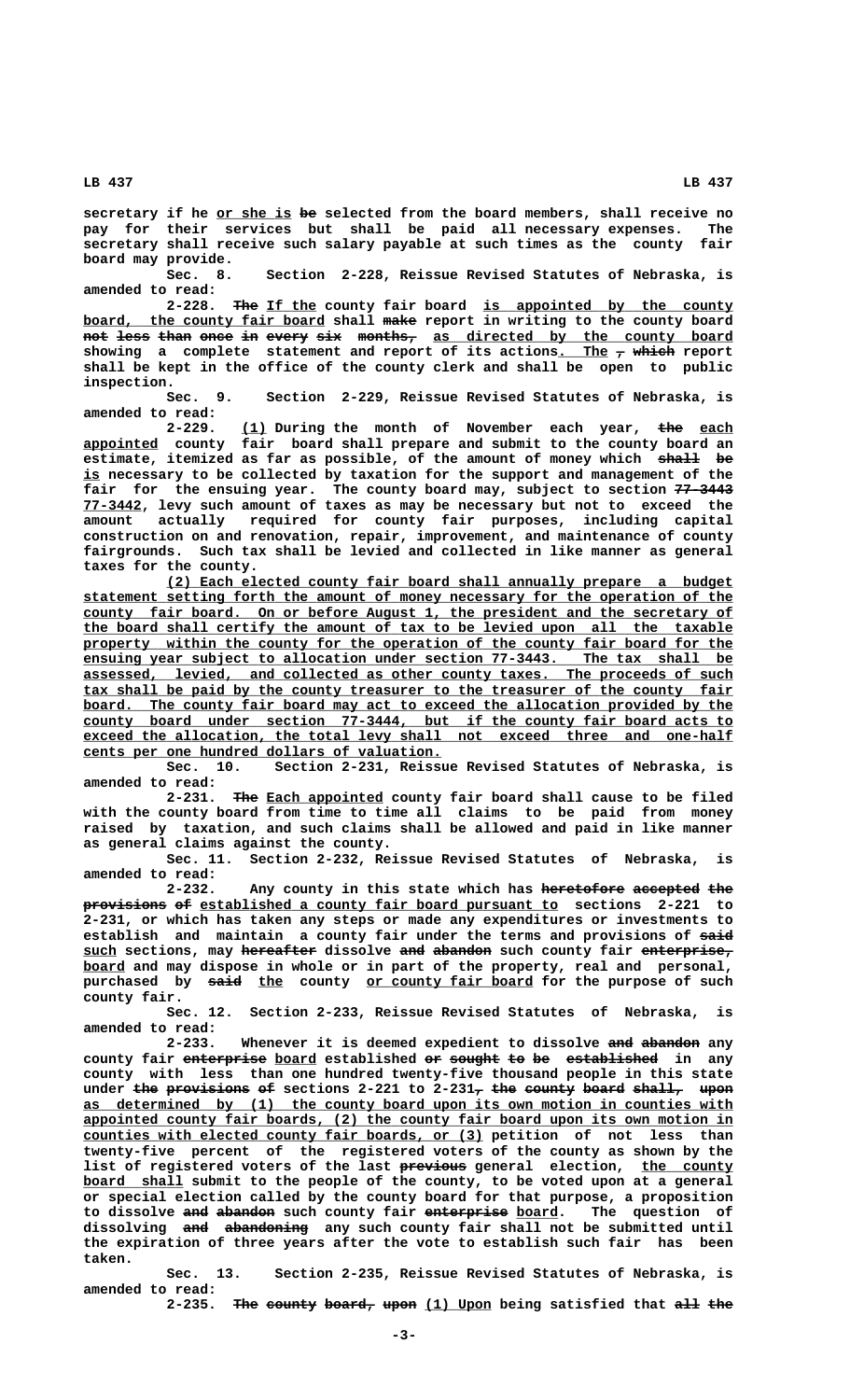**foregoing requirements sections 2-232 to 2-234 have been substantially ————————— ———————————— \_\_\_\_\_\_\_\_\_\_\_\_\_\_\_\_\_\_\_\_\_\_\_\_\_\_ complied with and that sixty percent of all the votes cast on said the ———— \_\_\_** proposition are in favor of the dissolution, the county board and abandonment **of such fair, shall cause such proposition and all the proceedings had thereon** to be entered upon the records of said the county board and shall thereupon make an order that such county fair be dissolved and abandoned notify the county fair board of the results of the election.

 **\_\_\_\_\_\_\_\_\_\_\_\_\_\_\_\_\_\_\_\_\_\_\_\_\_\_\_\_\_\_\_\_\_\_\_\_\_\_\_\_\_\_\_\_\_\_\_\_\_\_\_\_\_\_\_\_\_\_\_\_\_\_\_\_\_\_\_\_ (2) Upon receiving such notice, an elected county fair board shall \_\_\_\_\_\_\_\_\_\_\_\_\_\_\_\_\_\_\_\_\_\_\_\_\_\_\_\_\_\_\_\_\_\_\_\_\_\_\_\_\_\_\_\_\_\_\_\_\_\_\_\_\_\_\_\_\_\_\_\_\_\_\_\_\_\_\_\_\_\_\_\_\_\_\_\_\_\_ transfer by deed all real property and by bill of sale all personal property \_\_\_\_\_\_\_\_\_\_\_\_\_\_\_\_\_\_\_\_\_\_\_\_\_\_\_\_\_\_\_\_\_\_\_\_\_\_\_\_\_\_\_\_\_\_\_\_\_\_\_\_\_\_\_ to the county for disposition pursuant to section 2-236.**

**Sec. 14. Section 2-236, Reissue Revised Statutes of Nebraska, is amended to read:**

2-236. Upon the dissolution and the abandonment of such appointed county fair **board, all the property, both real and personal, which <del>shall</del> have** had been purchased by such county or county fair board or transferred to the county board under subsection (2) of section 2-235 for such county fair **purposes may be sold or disposed of by the county board in whole or in part and from time to time in the same manner as other properties of the county may** lawfully be sold or disposed of. If  $\rightarrow$  PROVIDED, that if any of such property shall be is appropriate or available for any other lawful use or purpose of such county, <del>then and in that event the county board may at its discretion</del> appropriate, use and apply any of such property to any such other lawful use or purpose of such county may be held for or transferred to the county.

**Sec. 15. Section 2-237, Reissue Revised Statutes of Nebraska, is amended to read:**

2-237. Upon the dissolution of any such county fair **board** in the manner hereinbefore provided in sections 2-232 to 2-236, the county fair board **in such county shall cease to exist as an official body of such county, except** for the purpose of making its final report and accounting<sub>7</sub> and returning its  **\_\_\_\_\_\_\_\_\_\_\_\_\_\_\_\_\_\_\_\_\_\_\_\_\_\_\_\_\_\_\_\_\_\_\_\_\_\_\_\_\_\_\_\_\_\_\_\_\_\_\_\_\_\_\_\_\_\_\_\_\_\_\_\_\_\_\_\_\_\_\_ records. An appointed county fair board shall make its report and accounting** and return its records to the county board. An elected county fair board  **\_\_\_\_\_\_\_\_\_\_\_\_\_\_\_\_\_\_\_\_\_\_\_\_\_\_\_\_\_\_\_\_\_\_\_\_\_\_\_\_\_\_\_\_\_\_\_\_\_\_\_\_\_\_\_\_\_\_\_\_\_\_\_\_\_\_\_\_\_\_\_\_\_\_\_\_\_\_ shall publish its final report and accounting one time in a newspaper of \_\_\_\_\_\_\_\_\_\_\_\_\_\_\_\_\_\_\_\_\_\_\_\_\_\_\_\_\_\_\_\_\_\_\_\_\_\_\_\_\_\_\_\_\_\_\_\_\_\_\_\_\_\_\_\_\_\_\_\_\_\_\_\_\_\_\_\_\_\_\_\_\_\_\_\_\_\_ general circulation in the county and shall file such report and accounting** and its records with the county clerk for inspection by the public.

**Sec. 16. Section 2-238, Reissue Revised Statutes of Nebraska, is amended to read:**

2-238. County fair boards <del>set out in Chapter 2, article 2,</del>  **\_\_\_\_\_\_\_\_\_\_\_\_\_\_\_\_\_\_\_\_\_\_\_\_\_\_\_\_\_\_\_\_\_\_\_\_\_\_\_\_\_\_\_ established under sections 2-221 to 2-231 shall comply with the Records Management Act and with sections 84-1408 to 84-1414.**

> **Sec. 17. Section 2-239, Reissue Revised Statutes of Nebraska, is amended to read:**

> **\_\_\_ \_\_\_\_\_\_\_\_\_ 2-239. (1) The budget of each appointed county fair board shall be subject to annual review, audit, and approval by the county board of the county in which such fair board is located.**

> **\_\_\_\_\_\_\_\_\_\_\_\_\_\_\_\_\_\_\_\_\_\_\_\_\_\_\_\_\_\_\_\_\_\_\_\_\_\_\_\_\_\_\_\_\_\_\_\_\_\_\_\_\_\_\_\_\_\_\_\_\_\_\_\_\_\_\_\_ (2) The budget of each elected county fair board shall be subject to \_\_\_\_\_\_\_\_\_\_\_\_\_\_\_\_\_\_\_\_\_\_\_\_ the Nebraska Budget Act.**

**Sec. 18.** Pursuant to a request by an elected county fair board, the  **\_\_\_\_\_\_\_\_\_\_\_\_\_\_\_\_\_\_\_\_\_\_\_\_\_\_\_\_\_\_\_\_\_\_\_\_\_\_\_\_\_\_\_\_\_\_\_\_\_\_\_\_\_\_\_\_\_\_\_\_\_\_\_\_\_\_\_\_\_\_\_\_\_\_\_\_\_\_ county board of any county may levy an additional levy of three and \_\_\_\_\_\_\_\_\_\_\_\_\_\_\_\_\_\_\_\_\_\_\_\_\_\_\_\_\_\_\_\_\_\_\_\_\_\_\_\_\_\_\_\_\_\_\_\_\_\_\_\_\_\_\_\_\_\_\_\_\_\_\_\_\_\_\_\_\_\_\_\_\_\_\_\_\_\_ five-tenths cents on each one hundred dollars of taxable valuation, or any** part thereof, for the purpose of capital construction on and renovation,  $repair$ , improvement, and maintenance of the county fairgrounds, over and above</u>  **\_\_\_\_\_\_\_\_\_\_\_\_\_\_\_\_\_\_\_\_\_\_\_\_\_\_\_\_\_\_\_\_\_\_\_\_\_\_\_\_\_\_\_\_\_\_\_\_\_\_\_\_\_\_\_\_\_\_\_\_\_\_\_\_\_\_\_\_\_\_\_\_\_\_\_\_\_\_ the operational tax levy authorized in section 2-229. Such levy shall not \_\_\_\_\_\_\_\_\_\_\_\_\_\_\_\_\_\_\_\_\_\_\_\_\_\_\_\_\_\_\_\_\_\_\_\_\_\_\_\_\_\_\_\_\_\_\_\_\_\_\_\_\_\_\_\_\_\_\_\_\_\_\_\_\_\_\_\_\_\_\_\_\_\_\_\_\_\_ exceed the amount actually required for such work. In counties having a** population of more than sixty thousand inhabitants but not more than three hundred fifty thousand inhabitants and also containing a city of the primary  **\_\_\_\_\_\_\_\_\_\_\_\_\_\_\_\_\_\_\_\_\_\_\_\_\_\_\_\_\_\_\_\_\_\_\_\_\_\_\_\_\_\_\_\_\_\_\_\_\_\_\_\_\_\_\_\_\_\_\_\_\_\_\_\_\_\_\_\_\_\_\_\_\_\_\_\_\_\_ class, such additional levy or any part thereof may be levied for the purpose \_\_\_\_\_\_\_\_\_\_\_\_\_\_\_\_\_\_\_\_\_\_\_\_\_\_\_\_\_\_\_\_\_\_\_\_\_\_\_\_\_\_\_\_\_\_\_\_\_\_\_\_\_\_\_\_\_\_\_\_\_\_\_\_\_\_\_\_\_\_\_\_\_\_\_\_\_\_ of capital construction on and renovation, repair, improvement, and**  $\text{mainteanace}$  of the county fairgrounds. The additional levy shall be subject  **\_\_\_\_\_\_\_\_\_\_\_\_\_\_\_\_\_\_\_ to section 77-3443.**

Sec. 19. (1) An elected county fair board may be dissolved and  **\_\_\_\_\_\_\_\_\_\_\_\_\_\_\_\_\_\_\_\_\_\_\_\_\_\_\_\_\_\_\_\_\_\_\_\_\_\_\_\_\_\_\_\_\_\_\_\_\_\_\_\_\_\_\_\_\_\_\_\_\_\_\_\_\_\_\_\_\_\_\_\_\_\_\_\_\_\_ reformed as either a county agricultural society or an appointed county fair \_\_\_\_\_\_\_\_\_\_\_\_\_\_\_\_\_\_\_\_\_\_\_\_\_\_\_\_\_\_\_\_\_\_\_\_\_\_\_\_\_\_\_\_\_\_\_\_\_\_\_\_\_\_\_\_\_\_\_\_\_\_\_\_\_\_\_\_\_\_\_\_\_\_\_\_\_\_ board as provided in this section. An appointed county fair board may be \_\_\_\_\_\_\_\_\_\_\_\_\_\_\_\_\_\_\_\_\_\_\_\_\_\_\_\_\_\_\_\_\_\_\_\_\_\_\_\_\_\_\_\_\_\_\_\_\_\_\_\_\_\_\_\_\_\_\_\_\_\_\_\_\_\_\_\_\_\_\_\_\_\_\_\_\_\_ dissolved and reformed as either a county agricultural society or an elected \_\_\_\_\_\_\_\_\_\_\_\_\_\_\_\_\_\_\_\_\_\_\_\_\_\_\_\_\_\_\_\_\_\_\_\_\_\_\_\_\_\_\_\_\_\_ county fair board as provided in this section.**

 **\_\_\_\_\_\_\_\_\_\_\_\_\_\_\_\_\_\_\_\_\_\_\_\_\_\_\_\_\_\_\_\_\_\_\_\_\_\_\_\_\_\_\_\_\_\_\_\_\_\_\_\_\_\_\_\_\_\_\_\_\_\_\_\_\_\_\_\_ (2) An elected county fair board may by resolution request the \_\_\_\_\_\_\_\_\_\_\_\_\_\_\_\_\_\_\_\_\_\_\_\_\_\_\_\_\_\_\_\_\_\_\_\_\_\_\_\_\_\_\_\_\_\_\_\_\_\_\_\_\_\_\_\_\_\_\_\_\_\_\_\_\_\_\_\_\_\_\_\_\_\_\_\_\_\_ county board to place the question of reformation of the county fair board** before the registered voters of the county. The county board may on its own  **\_\_\_\_\_\_\_\_\_\_\_\_\_\_\_\_\_\_\_\_\_\_\_\_\_\_\_\_\_\_\_\_\_\_\_\_\_\_\_\_\_\_\_\_\_\_\_\_\_\_\_\_\_\_\_\_\_\_\_\_\_\_\_\_\_\_\_\_\_\_\_\_\_\_\_\_\_\_ resolution place the question of reformation of an appointed county fair board \_\_\_\_\_\_\_\_\_\_\_\_\_\_\_\_\_\_\_\_\_\_\_\_\_\_\_\_\_\_\_\_\_\_\_\_\_\_\_\_\_\_\_ before the registered voters of the county.**

 **\_\_\_\_\_\_\_\_\_\_\_\_\_\_\_\_\_\_\_\_\_\_\_\_\_\_\_\_\_\_\_\_\_\_\_\_\_\_\_\_\_\_\_\_\_\_\_\_\_\_\_\_\_\_\_\_\_\_\_\_\_\_\_\_\_\_\_\_ (3) Upon the adoption of a resolution under subsection (2) of this \_\_\_\_\_\_\_\_\_\_\_\_\_\_\_\_\_\_\_\_\_\_\_\_\_\_\_\_\_\_\_\_\_\_\_\_\_\_\_\_\_\_\_\_\_\_\_\_\_\_\_\_\_\_\_\_\_\_\_\_\_\_\_\_\_\_\_\_\_\_\_\_\_\_\_\_\_\_ section, the county board shall call a general or special election on the \_\_\_\_\_\_\_\_\_\_\_\_\_\_\_\_\_\_\_\_\_\_\_\_\_\_\_\_\_\_\_\_\_\_\_\_\_\_\_\_\_\_\_\_\_\_\_\_\_\_\_\_\_\_\_\_\_\_\_\_\_\_\_\_\_\_\_\_\_\_\_\_\_\_\_\_\_\_ question of reformation. If a majority of those voting on the question vote**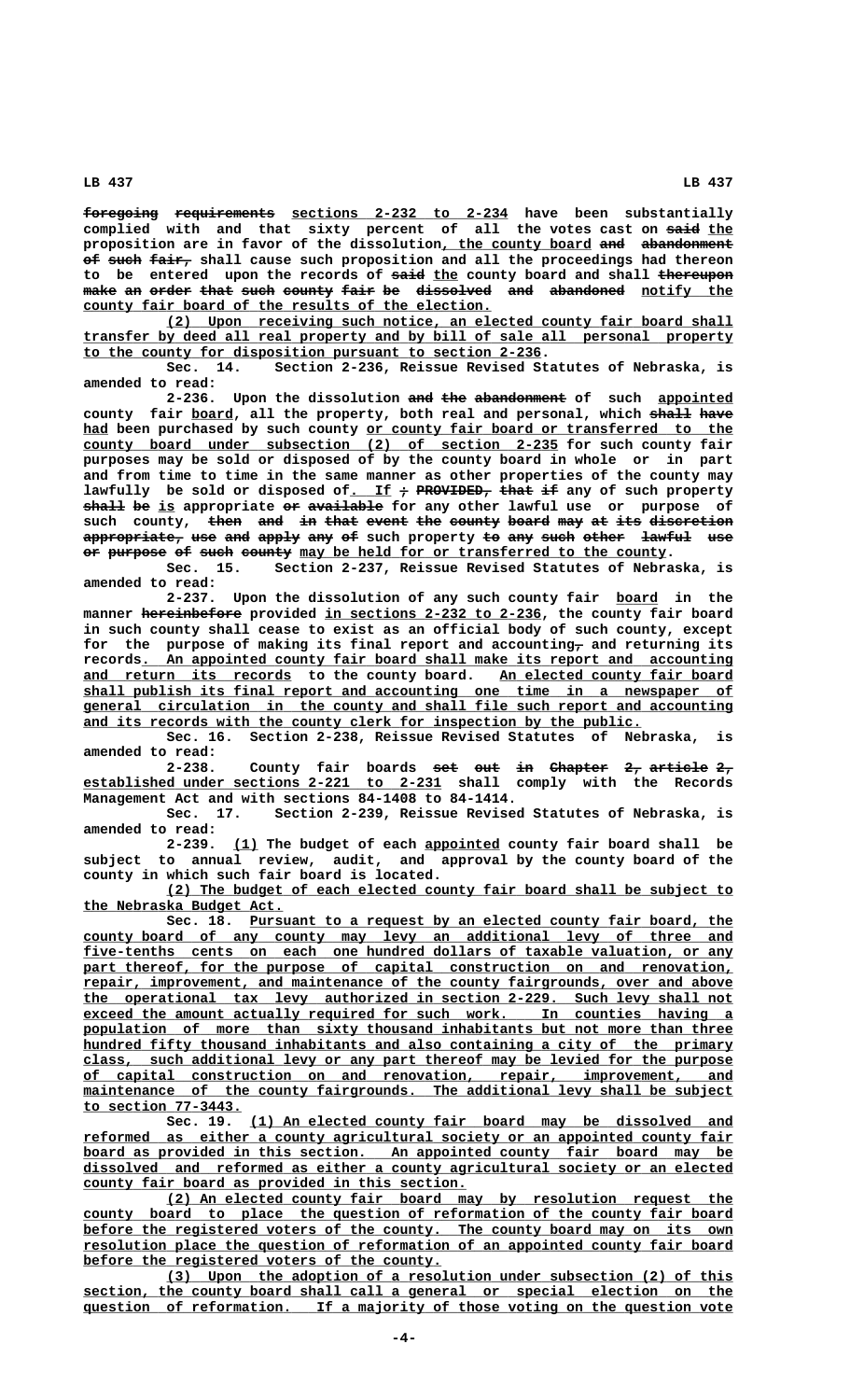for reformation, the county board or the county fair board shall proceed with  **\_\_\_\_\_\_\_\_\_\_\_\_\_\_\_\_\_\_\_\_\_\_\_\_\_\_\_\_\_\_\_\_\_\_\_\_\_\_\_\_\_\_\_\_\_\_\_\_\_\_ the statutory requirements to form the new entity.**

 **\_\_\_\_\_\_\_\_\_\_\_\_\_\_\_\_\_\_\_\_\_\_\_\_\_\_\_\_\_\_\_\_\_\_\_\_\_\_\_\_\_\_\_\_\_\_\_\_\_\_\_\_\_\_\_\_\_\_\_\_\_\_\_\_\_\_\_\_ (4) Any contract, action, rule, regulation, resolution, or other** matter made, done, or performed by and within the scope of the previous board's authority shall remain in force and effect. Any real or personal property, rights, or credits and any duty, debt, or liability of the previous board shall automatically transfer to the new entity on the date of the entity's first meeting. Upon such transfer, the previous board shall  **\_\_\_\_\_\_\_\_\_\_\_\_\_\_\_\_\_\_\_\_\_\_\_\_\_\_\_\_\_\_\_\_\_\_\_\_\_\_\_\_\_\_\_\_\_\_\_\_\_\_\_\_\_\_\_\_\_\_\_\_\_\_\_\_\_\_\_\_\_\_\_\_\_\_\_\_\_\_ automatically be dissolved. The previous board shall file notice of transfers \_\_\_\_\_\_\_\_\_\_\_\_\_\_\_\_\_\_\_\_\_\_\_\_\_\_\_\_\_\_\_\_\_\_\_\_\_\_\_\_\_\_\_\_ and dissolutions with the register of deeds.**

**Sec. 20. Section 2-250, Reissue Revised Statutes of Nebraska, is amended to read:**

 **\_\_\_\_\_\_\_\_\_\_\_\_\_\_\_\_\_\_\_\_\_\_\_\_\_\_ 2-250. Sections 2-250 to 2-273 and section 21 of this act shall be known and may be cited as the County Agricultural Society Act.**

 **\_\_\_\_\_\_\_\_\_\_\_\_\_\_\_\_\_\_\_\_\_\_\_\_\_\_\_\_\_\_\_\_\_\_\_\_\_\_\_\_\_\_\_\_\_\_\_\_\_\_\_\_\_\_\_ Sec. 21. (1) A county agricultural society may be dissolved and \_\_\_\_\_\_\_\_\_\_\_\_\_\_\_\_\_\_\_\_\_\_\_\_\_\_\_\_\_\_\_\_\_\_\_\_\_\_\_\_\_\_\_\_\_\_\_\_\_\_\_\_\_\_\_\_\_\_\_\_\_\_\_\_\_\_\_\_\_\_\_\_\_\_\_\_\_\_ reformed as either an elected or appointed county fair board as provided in \_\_\_\_\_\_\_\_\_\_\_\_\_\_\_\_\_\_\_\_\_\_\_\_\_\_\_\_\_\_\_\_\_\_\_\_\_\_\_\_\_\_\_\_\_\_\_\_\_\_\_\_\_\_\_\_\_\_\_\_\_\_\_\_\_\_\_\_\_\_\_\_\_\_\_\_\_\_ this section in addition to any other procedure for dissolution provided by law. \_\_\_\_**

 **\_\_\_\_\_\_\_\_\_\_\_\_\_\_\_\_\_\_\_\_\_\_\_\_\_\_\_\_\_\_\_\_\_\_\_\_\_\_\_\_\_\_\_\_\_\_\_\_\_\_\_\_\_\_\_\_\_\_\_\_\_\_\_\_\_\_\_\_ (2) A county agricultural society board may by resolution request \_\_\_\_\_\_\_\_\_\_\_\_\_\_\_\_\_\_\_\_\_\_\_\_\_\_\_\_\_\_\_\_\_\_\_\_\_\_\_\_\_\_\_\_\_\_\_\_\_\_\_\_\_\_\_\_\_\_\_\_\_\_\_\_\_\_\_\_\_\_\_\_\_\_\_\_\_\_ the county board to place the question of reformation of the society before \_\_\_\_\_\_\_\_\_\_\_\_\_\_\_\_\_\_\_\_\_\_\_\_\_\_\_\_\_\_\_\_\_\_\_\_ the registered voters of the county.**

 **\_\_\_\_\_\_\_\_\_\_\_\_\_\_\_\_\_\_\_\_\_\_\_\_\_\_\_\_\_\_\_\_\_\_\_\_\_\_\_\_\_\_\_\_\_\_\_\_\_\_\_\_\_\_\_\_\_\_\_\_\_\_\_\_\_\_\_\_ (3) Upon the adoption of a resolution under subsection (2) of this \_\_\_\_\_\_\_\_\_\_\_\_\_\_\_\_\_\_\_\_\_\_\_\_\_\_\_\_\_\_\_\_\_\_\_\_\_\_\_\_\_\_\_\_\_\_\_\_\_\_\_\_\_\_\_\_\_\_\_\_\_\_\_\_\_\_\_\_\_\_\_\_\_\_\_\_\_\_ section, the county board shall place the question of reformation on the** ballot at any primary, general, or special election. If a majority of those  **\_\_\_\_\_\_\_\_\_\_\_\_\_\_\_\_\_\_\_\_\_\_\_\_\_\_\_\_\_\_\_\_\_\_\_\_\_\_\_\_\_\_\_\_\_\_\_\_\_\_\_\_\_\_\_\_\_\_\_\_\_\_\_\_\_\_\_\_\_\_\_\_\_\_\_\_\_\_ voting on the question vote for reformation, the county board shall proceed** with the statutory requirements to form the new entity.

 **\_\_\_\_\_\_\_\_\_\_\_\_\_\_\_\_\_\_\_\_\_\_\_\_\_\_\_\_\_\_\_\_\_\_\_\_\_\_\_\_\_\_\_\_\_\_\_\_\_\_\_\_\_\_\_\_\_\_\_\_\_\_\_\_\_\_\_\_ (4) Any contract, action, rule, regulation, resolution, or other** matter made, done, or performed by and within the scope of the county  **\_\_\_\_\_\_\_\_\_\_\_\_\_\_\_\_\_\_\_\_\_\_\_\_\_\_\_\_\_\_\_\_\_\_\_\_\_\_\_\_\_\_\_\_\_\_\_\_\_\_\_\_\_\_\_\_\_\_\_\_\_\_\_\_\_\_\_\_\_\_\_\_\_\_\_\_\_\_ agricultural society's authority shall remain in force and effect. Any real \_\_\_\_\_\_\_\_\_\_\_\_\_\_\_\_\_\_\_\_\_\_\_\_\_\_\_\_\_\_\_\_\_\_\_\_\_\_\_\_\_\_\_\_\_\_\_\_\_\_\_\_\_\_\_\_\_\_\_\_\_\_\_\_\_\_\_\_\_\_\_\_\_\_\_\_\_\_ or personal property, rights, or credits and any duty, debt, or liability of \_\_\_\_\_\_\_\_\_\_\_\_\_\_\_\_\_\_\_\_\_\_\_\_\_\_\_\_\_\_\_\_\_\_\_\_\_\_\_\_\_\_\_\_\_\_\_\_\_\_\_\_\_\_\_\_\_\_\_\_\_\_\_\_\_\_\_\_\_\_\_\_\_\_\_\_\_\_ the society shall automatically transfer to the new entity on the date of the \_\_\_\_\_\_\_\_\_\_\_\_\_\_\_\_\_\_\_\_\_\_\_\_\_\_\_\_\_\_\_\_\_\_\_\_\_\_\_\_\_\_\_\_\_\_\_\_\_\_\_\_\_\_\_\_\_\_\_\_\_\_\_\_\_\_\_\_\_\_\_\_\_\_\_\_\_\_ entity's first meeting. Upon such transfer, the society shall automatically \_\_\_\_\_\_\_\_\_\_\_\_\_\_\_\_\_\_\_\_\_\_\_\_\_\_\_\_\_\_\_\_\_\_\_\_\_\_\_\_\_\_\_\_\_\_\_\_\_\_\_\_\_\_\_\_\_\_\_\_\_\_\_\_\_\_\_\_\_\_\_\_\_\_\_\_\_\_ be dissolved. The county agricultural society shall file the notice of \_\_\_\_\_\_\_\_\_\_\_\_\_\_\_\_\_\_\_\_\_\_\_\_\_\_\_\_\_\_\_\_\_\_\_\_\_\_\_\_\_\_\_\_\_\_\_\_\_\_\_\_\_\_ transfers and dissolutions with the register of deeds.**

**Sec. 22. Section 2-253, Reissue Revised Statutes of Nebraska, is amended to read:**

**2-253. A county agricultural society shall hold an annual meeting open to all registered voters of the county for the purpose of electing a board of directors and conducting any other business of the county agricultural society. Only registered voters of the county are eligible to participate and vote at the annual meeting of the county agricultural society. The board of directors of the county agricultural society shall give notice of the annual meeting in a newspaper of general circulation within the county** once approximately one week at least five days before the scheduled annual **meeting. The notice shall state the time and place of the annual meeting and that all registered voters of the county are eligible to participate and vote at the annual meeting. The vote for any election held in connection with the county agricultural society shall be cast personally and not by proxy vote. At the annual meeting of the county agricultural society, all questions upon motions made at the annual meeting shall be determined by a majority of the registered voters voting and the presiding officer shall ascertain and declare the result of the votes upon each question. If the result of a vote is questioned, the presiding officer shall make the vote certain by recount. If any person offering to vote at the annual meeting is challenged as an unqualified voter, the presiding officer shall proceed as a judge of general ——————— —— — ————— —— —————— elections is required to do under sections 32-927 to 32-932 as applicable and ————————— —— ———————— —— —— ————— ———————— —————— —— —————— —— —————————— —— the laws with regard to false swearing and illegal voting at general elections ——— ———— ———— —————— —— ————— ———————— ——— ——————— —————— —— ——————— ———————— shall apply to false swearing and illegal voting at annual meetings of the ————— ————— —— ————— ———————— ——— ——————— —————— —— —————— ———————— —— ——** county agricultural society explain to the person challenged the  **\_\_\_\_\_\_\_\_\_\_\_\_\_\_\_\_\_\_\_\_\_\_\_\_\_\_\_\_\_\_\_\_\_\_\_\_\_\_\_\_\_\_\_\_\_\_\_\_\_\_\_\_\_\_\_\_\_\_\_\_\_\_\_\_\_\_\_\_\_\_\_\_\_\_\_\_\_\_ qualifications of a registered voter. If such person states that he or she is**  $qualified$  and the challenge is not withdrawn, the person shall take an oath,  **\_\_\_\_\_\_\_\_\_\_\_\_\_\_\_\_\_\_\_\_\_\_\_\_\_\_\_\_\_\_\_\_\_\_\_\_\_\_\_\_\_\_\_\_\_\_\_\_\_\_\_\_\_\_\_\_\_\_\_\_\_\_\_\_\_\_\_\_\_\_\_\_\_\_\_\_\_\_ reduced to writing, in substance as follows: "I do solemnly swear (or affirm) \_\_\_\_\_\_\_\_\_\_\_\_\_\_\_\_\_\_\_\_\_\_\_\_\_\_\_\_\_\_\_\_\_\_\_\_\_\_\_\_\_\_\_\_\_\_\_\_\_\_\_\_\_\_\_\_\_\_\_\_\_\_\_\_\_\_\_\_\_\_\_\_\_\_\_\_\_\_ that I am a citizen of the United States, that I am of the constitutionally \_\_\_\_\_\_\_\_\_\_\_\_\_\_\_\_\_\_\_\_\_\_\_\_\_\_\_\_\_\_\_\_\_\_\_\_\_\_\_\_\_\_\_\_\_\_\_\_\_\_\_\_\_\_\_\_\_\_\_\_\_\_\_\_\_\_\_\_\_\_\_\_\_\_\_\_\_\_ prescribed age of an elector or upwards, that I am domiciled in this county,** and that I am registered to vote in this county, so help me God." Every  **\_\_\_\_\_\_\_\_\_\_\_\_\_\_\_\_\_\_\_\_\_\_\_\_\_\_\_\_\_\_\_\_\_\_\_\_\_\_\_\_\_\_\_\_\_\_\_\_\_\_\_\_\_\_\_\_\_\_\_\_\_\_\_\_\_\_\_\_\_\_\_\_\_\_\_\_\_\_ person taking such oath and signing his or her name to it shall be permitted \_\_\_\_\_\_\_\_\_\_\_\_\_\_\_\_\_\_\_\_\_\_\_\_\_\_\_\_\_\_\_\_\_\_\_\_\_\_\_\_\_\_\_\_\_\_\_\_ to vote on all questions proposed at the meeting.**

**Sec. 23. Section 2-256, Reissue Revised Statutes of Nebraska, is amended to read:**

**2-256. (1) The board of directors shall annually elect from its membership a chairperson and such other officers as may be necessary. The term of office for members of the board shall be for three years, except that**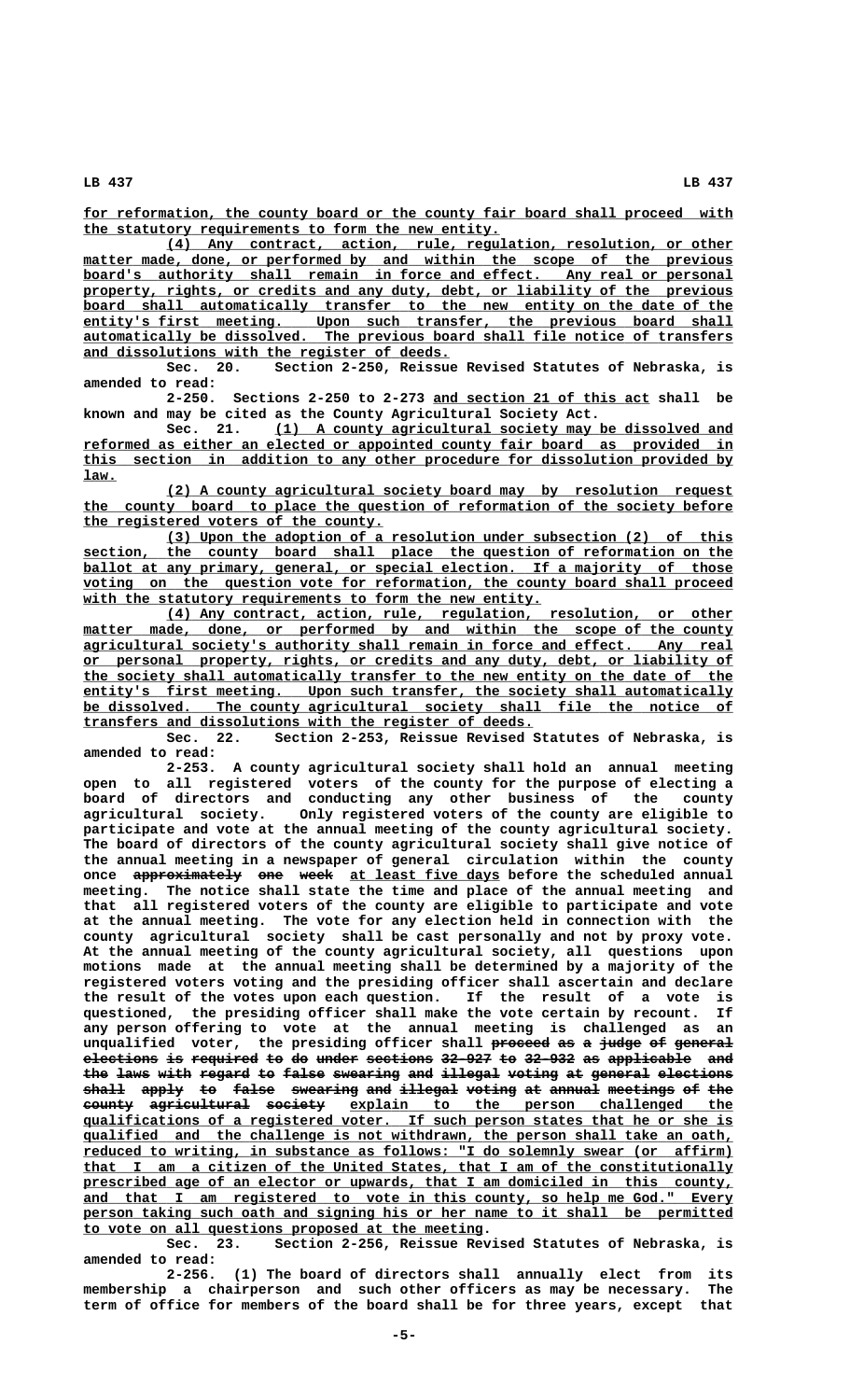**the term of the members of the board first taking office shall be for one, two, or three years as determined by lot.**

**(2) The bylaws adopted by a county agricultural society shall state whether the board of directors of the county agricultural society will nominate candidates for membership on the board from districts or from the county at large. The members of the board shall be elected by the registered voters of the entire county whether the candidates are nominated from districts or from the county at large. If nominating districts are used, the board of directors shall divide the county into districts of substantially equal population. Such districts shall be consecutively numbered. The boundaries and numbering of such districts shall be designated at least three months prior to the annual meeting.**

**(3) If the county agricultural society replaces an existing county** fair board as provided in section 19 of this act, the county fair board shall **remain in existence until the county agricultural society has its first annual meeting. After the first annual meeting of the county agricultural society, any existing county fair board shall cease to exist.**

**Sec. 24. Section 2-259, Reissue Revised Statutes of Nebraska, is amended to read:**

**2-259. Pursuant to a request by a county agricultural society, the county board of any county may levy an additional levy of three and five-tenths cents on each one hundred dollars of taxable valuation, or any part thereof, for the purpose of capital construction on and renovation, repair, improvement, and maintenance of the county fairgrounds, over and above the operational tax levy authorized in section 2-257. Such levy shall not exceed the amount actually required for such work. In counties having a population of more than sixty thousand inhabitants but not more than three hundred fifty thousand inhabitants and also containing a city of the primary class, such additional levy or any part thereof may be levied for the purpose** on and renovation, repair, improvement, and **maintenance of the county fairgrounds or the Nebraska State Fairgrounds. The \_\_\_ \_\_\_\_\_\_\_\_\_\_\_\_\_\_\_\_\_\_\_\_\_\_\_\_\_\_\_\_\_\_\_\_\_\_\_\_\_\_\_\_\_\_\_\_\_\_\_\_\_\_\_\_ additional levy shall be subject to section 77-3443.**

**Sec. 25. Section 13-503, Reissue Revised Statutes of Nebraska, is amended to read:**

**13-503. For purposes of the Nebraska Budget Act, unless the context otherwise requires:**

**(1) Governing body shall mean, in the case of a city, the council; in the case of a village, cemetery district, community hospital for two or more adjoining counties, road improvement district, sanitary drainage district, or sanitary and improvement district, the board of trustees; in the case of a county, the county board; in the case of a township, the town board; in the case of a school district, the school board; in the case of a rural or suburban fire protection district, reclamation district, natural resources district, or hospital district, the board of directors; in the case of a health district, the board of health; in the case of an educational service unit, the board; in the case of a community college, the Community College Board of Governors for the area the board serves; in the case of an airport authority, the airport authority board; in the case of a weed control ——— authority, the board; and in the case of a county agricultural society, the** board of directors; and in the case of an elected county fair board, the  **board; \_\_\_\_\_\_**

> **(2) Levying board shall mean any governing body which has the power or duty to levy a tax;**

> **(3) Fiscal year shall mean the twelve-month period used by each governing body in determining and carrying on its financial and taxing affairs;**

> **(4) Tax shall mean any general or special tax levied against persons, property, or business for public purposes as provided by law but shall not include any special assessment;**

**(5) Auditor shall mean the Auditor of Public Accounts;**

**(6) Cash reserve shall mean funds required for the period before revenue would become available for expenditure but shall not include funds held in any special reserve fund;**

**(7) Public funds shall mean all money, including nontax money, used in the operation and functions of governing bodies. For purposes of a county, city, or village which has a lottery established under the Nebraska County and City Lottery Act, only those net proceeds which are actually received by the county, city, or village from a licensed lottery operator shall be considered public funds, and public funds shall not include amounts awarded as prizes;**

**(8) Adopted budget statement shall mean a proposed budget statement which has been adopted or amended and adopted as provided in section 13-506. Such term shall include additions, if any, to an adopted budget statement made**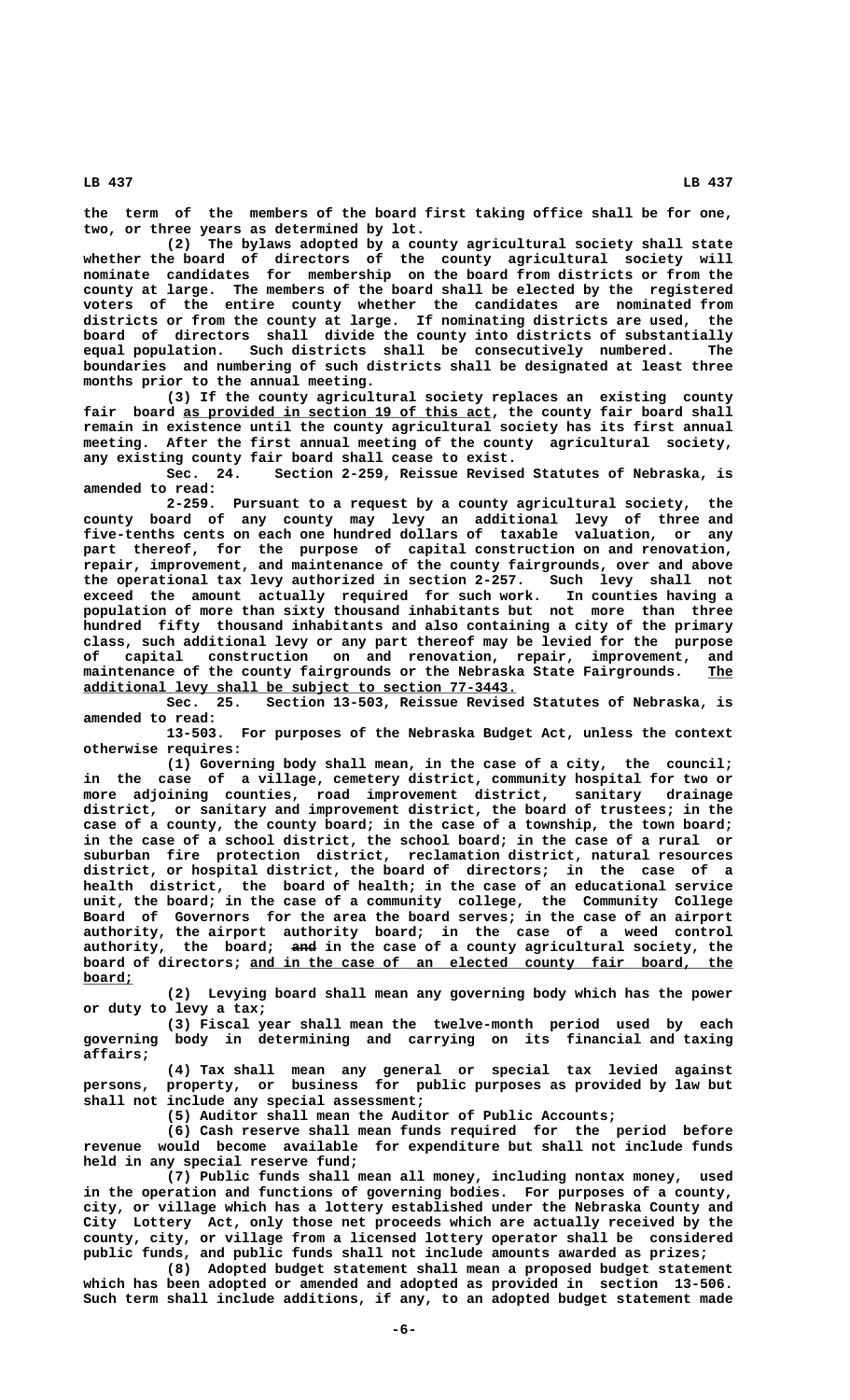**by a revised budget which has been adopted as provided in section 13-511; and**

**(9) Special reserve fund shall mean any special fund set aside by the governing body for a particular purpose and not available for expenditure for any other purpose. Funds created for (a) the retirement of bonded indebtedness, (b) the funding of employee pension plans, (c) the purposes of the Political Subdivisions Self-Funding Benefits Act, (d) the purposes of the Local Option Municipal Economic Development Act, (e) voter-approved sinking funds, or (f) statutorily authorized sinking funds shall be considered special reserve funds.**

**Sec. 26. Section 77-3442, Revised Statutes Supplement, 1998, is amended to read:**

**77-3442. (1) Property tax levies for the support of local governments for fiscal years beginning on or after July 1, 1998, shall be limited to the amounts set forth in this section except as provided in section 77-3444.**

**(2)(a) Except as provided in subdivision (2)(b) of this section, school districts and multiple-district school systems may levy a maximum levy of (i) one dollar and ten cents per one hundred dollars of taxable valuation of property subject to the levy until fiscal year 2001-02 and (ii) one dollar per one hundred dollars of taxable valuation of property subject to the levy for fiscal year 2001-02 and all subsequent fiscal years. Excluded from this limitation are amounts levied to pay for sums agreed to be paid by a school district to certificated employees in exchange for a voluntary termination of employment and amounts levied to pay for special building funds and sinking funds established for projects commenced prior to April 1, 1996, for construction, expansion, or alteration of school district buildings. For purposes of this subsection, commenced means any action taken by the school board on the record which commits the board to expend district funds in planning, constructing, or carrying out the project.**

**(b) Federal aid school districts may exceed the maximum levy prescribed by subdivision (2)(a) of this section only to the extent necessary to qualify to receive federal aid pursuant to Title VIII of Public Law 103-382. For purposes of this subdivision, federal aid school district means any school district which receives ten percent or more of the revenue for its general fund budget from federal government sources pursuant to Title VIII of Public Law 103-382.**

**(3) Community colleges may levy a maximum levy on each one hundred dollars of taxable property subject to the levy of (a) eight cents for fiscal year 1998-99 and fiscal year 1999-2000 and (b) seven cents for fiscal year 2000-01 and each fiscal year thereafter.**

**(4) Natural resources districts may levy a maximum levy of four and one-half cents per one hundred dollars of taxable valuation of property subject to the levy.**

**(5) Educational service units may levy a maximum levy of one and one-half cents per one hundred dollars of taxable valuation of property subject to the levy.**

**(6) Incorporated cities and villages may levy a maximum levy of forty-five cents per one hundred dollars of taxable valuation of property subject to the levy plus an additional five cents per one hundred dollars of taxable valuation to provide financing for the municipality's share of revenue required under an agreement or agreements executed pursuant to the Interlocal Cooperation Act. The maximum levy shall include amounts levied to pay for sums to support a library pursuant to section 51-201, museum pursuant to section 51-501, visiting community nurse, home health nurse, or home health agency pursuant to section 71-1637, or statue, memorial, or monument pursuant to section 80-202.**

**(7) Sanitary and improvement districts which have been in existence for more than five years may levy a maximum levy of forty cents per one hundred dollars of taxable valuation of property subject to the levy, and sanitary and improvement districts which have been in existence for five years or less shall not have a maximum levy.**

**(8) Counties may levy or authorize a maximum levy of fifty cents per one hundred dollars of taxable valuation of property subject to the levy, except that five cents per one hundred dollars of taxable valuation of property subject to the levy may only be levied to provide financing for the county's share of revenue required under an agreement or agreements executed pursuant to the Interlocal Cooperation Act. The maximum levy shall include amounts levied to pay for sums to support a library pursuant to section 51-201 or museum pursuant to section 51-501. The county may allocate up to fifteen cents of its authority to other political subdivisions subject to allocation of property tax authority under subsection (1) of section 77-3443 and not specifically covered in this section to levy taxes as authorized by law which**